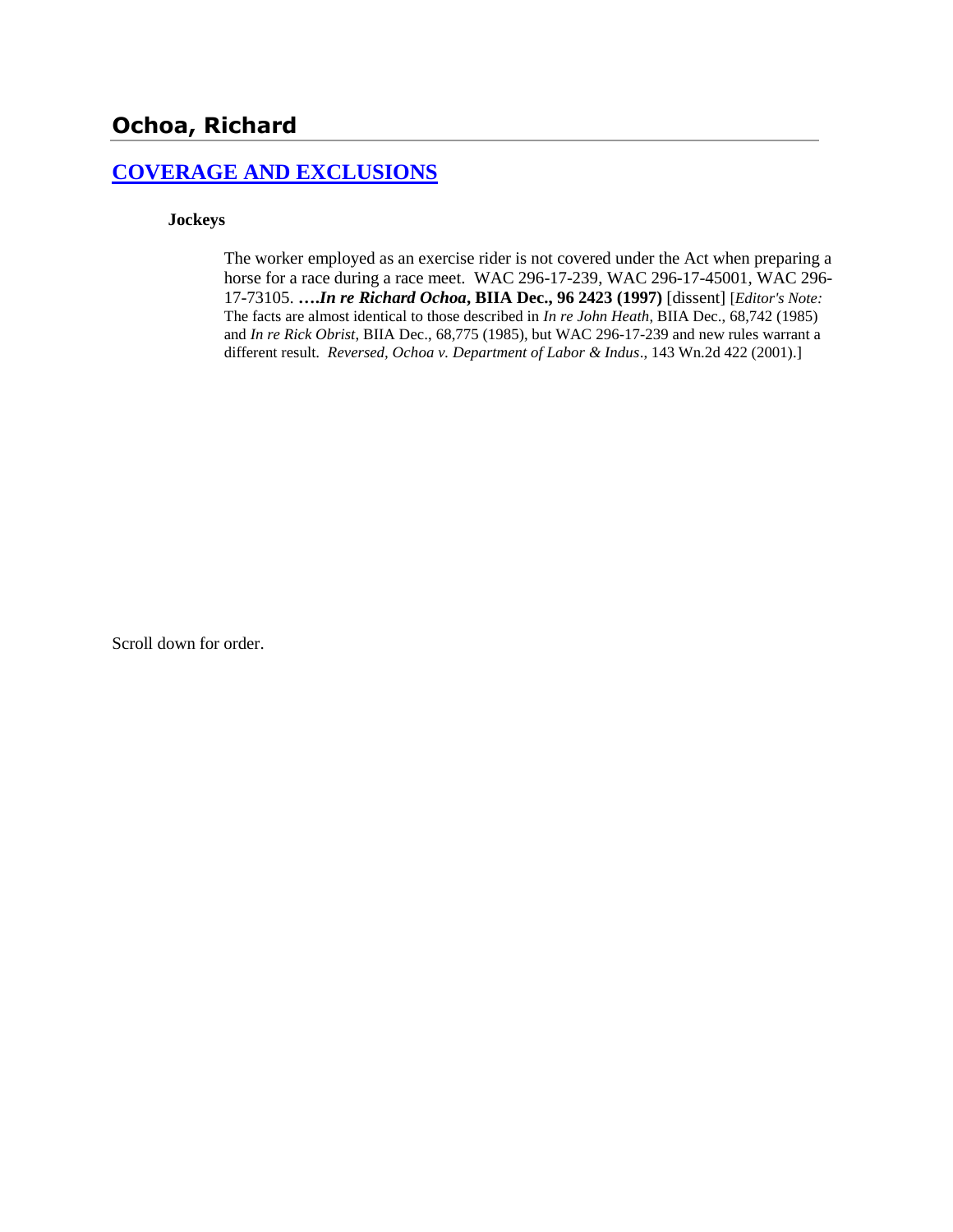# **BEFORE THE BOARD OF INDUSTRIAL INSURANCE APPEALS STATE OF WASHINGTON**

1 2 3 4 5 6 7 8 9 10 11 12 13 14 15 16 17 18 19 20 21 22 23 24 25 26 27 28 29 30 31 32 33 34 35 36 37 38 39 40 41 42 43 44 45 46 47 **IN RE: RICHARD OCHOA ) DOCKET NOS. 96 2423 & 96 2424 ) CLAIM NO. N-956186 ) DECISION AND ORDER**  APPEARANCES: Claimant, Richard Ochoa, by Delay, Curran, Thompson & Pontarolo, P.S., per Robert H. Thompson, Jr. Employer, Horse Racing Industry of Washington, by The Office of the Attorney General, per Meredith Wright Morton, Assistant Department of Labor and Industries, by The Office of the Attorney General, per Sheryl L. Gordon, Assistant The claimant, Richard Ochoa, filed appeals with the Board of Industrial Insurance Appeals on May 1, 1996, from orders of the Department of Labor and Industries dated March 20, 1996 and March 21, 1996. **In Docket No. 96 2423:** The order dated March 20, 1996, provided that: This claim coming on for further consideration pursuant to the Board of Industrial Insurance Appeals order of October 16, 1995; It is hereby ordered that the Department's order dated 07/22/94, is not final and binding as to the parties, is set aside, and held for naught. The injured worker's employer at the time of the alleged injury was Steve Quionez. The Department order of 07/22/94, was not communicated to Steve Quionez. Playfair Race Course was purported by the order to be the worker's employer at the time of injury. Playfair Race Course timely protested said order and said order was placed in abeyance as a matter of law. The order and notice of 03/22/95 is hereby set aside and held for naught. **AFFIRMED. In Docket No. 96 2424:** The order dated March 21, 1996, corrected and superseded Department orders dated February 17, 1995 and January 25, 1996, assessed an overpayment of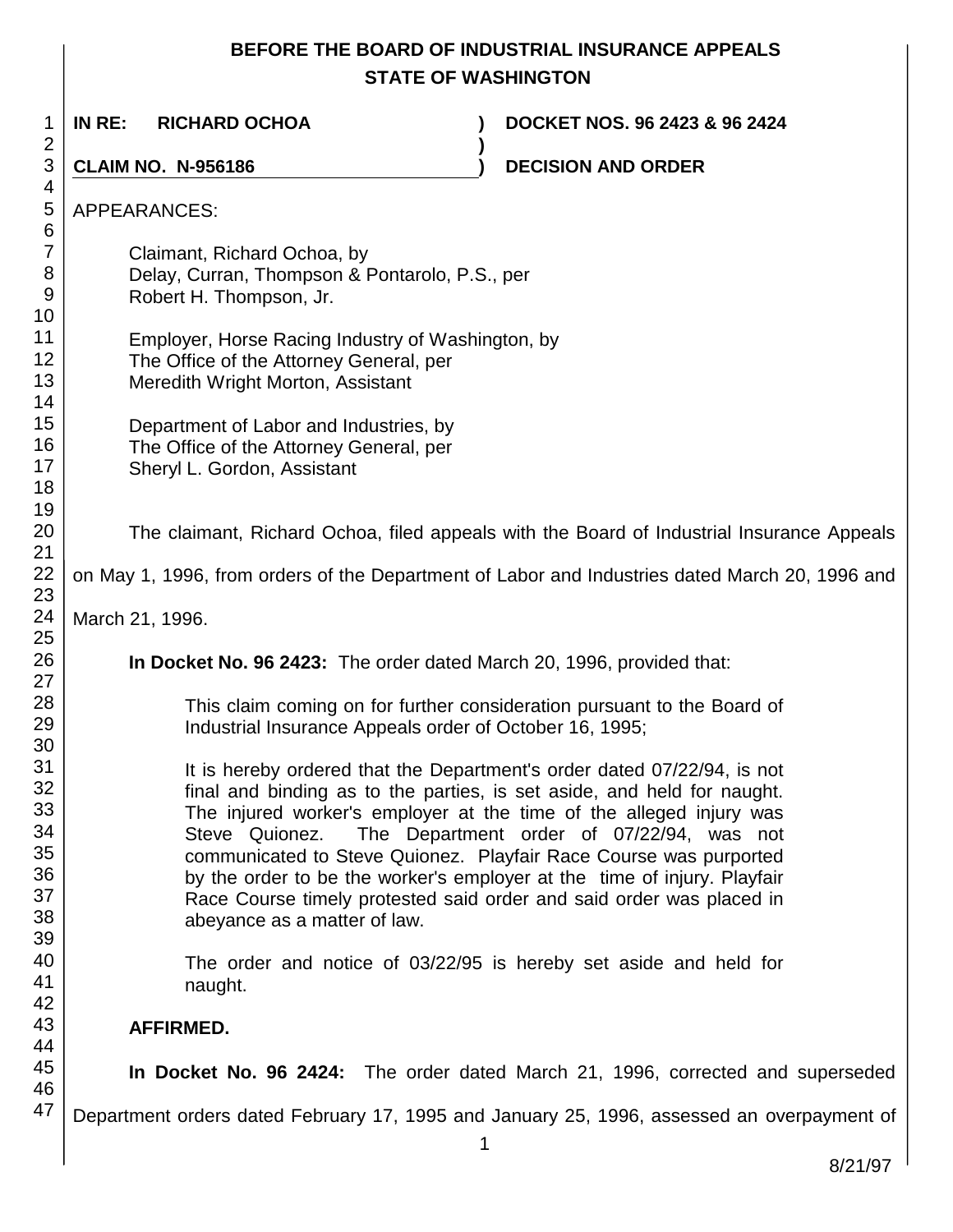\$11,550.64 for time loss compensation previously paid, and rejected the claim on the basis that the claimant was a licensed jockey participating in or preparing for race meets on behalf of employer, Steve Quionez, and the employer had not made provisions for coverage by means of elective adoption. **AFFIRMED.**

#### **PROCEDURAL AND EVIDENTIARY MATTERS**

Pursuant to RCW 51.52.104 and RCW 51.52.106, this matter is before the Board for review and decision on a timely Petition for Review filed by the Department of Labor and Industries to a Proposed Decision and Order issued on February 18, 1997, in which the order dated March 20, 1996, was affirmed. The order dated March 21, 1996, was reversed and that claim was remanded to the Department with direction to allow the claim for the industrial injury of September 26, 1993, on the basis that the claimant was an exercise rider and acting in the course of his employment when he was injured, void the assessment in the amount of \$11,550.64, plus accrued interest and penalties, and provide benefits as required by the Industrial Insurance Act.

The Board has reviewed the evidentiary rulings and rulings on motions in the record of proceedings and in the Proposed Decision and Order and finds that no prejudicial error was committed and the rulings are affirmed and adopted.

#### **DECISION**

Although there are two Board decisions designated as significant dealing with the precise issue raised by these appeals, we have granted review because since those decisions were made there have been changes in the Washington Administrative Code relating to the mandatory coverage of workers employed in the horse racing industry. At the time the decisions, *In re John Heath,* BIIA Dec., 68,742 (1985) and *In re Rick Obrist*, BIIA Dec., 68,775 (1985), were rendered the provisions of the WACs relating to coverage for jockeys and exercise riders were materially different than they were when Mr. Ochoa was injured on September 26, 1993. The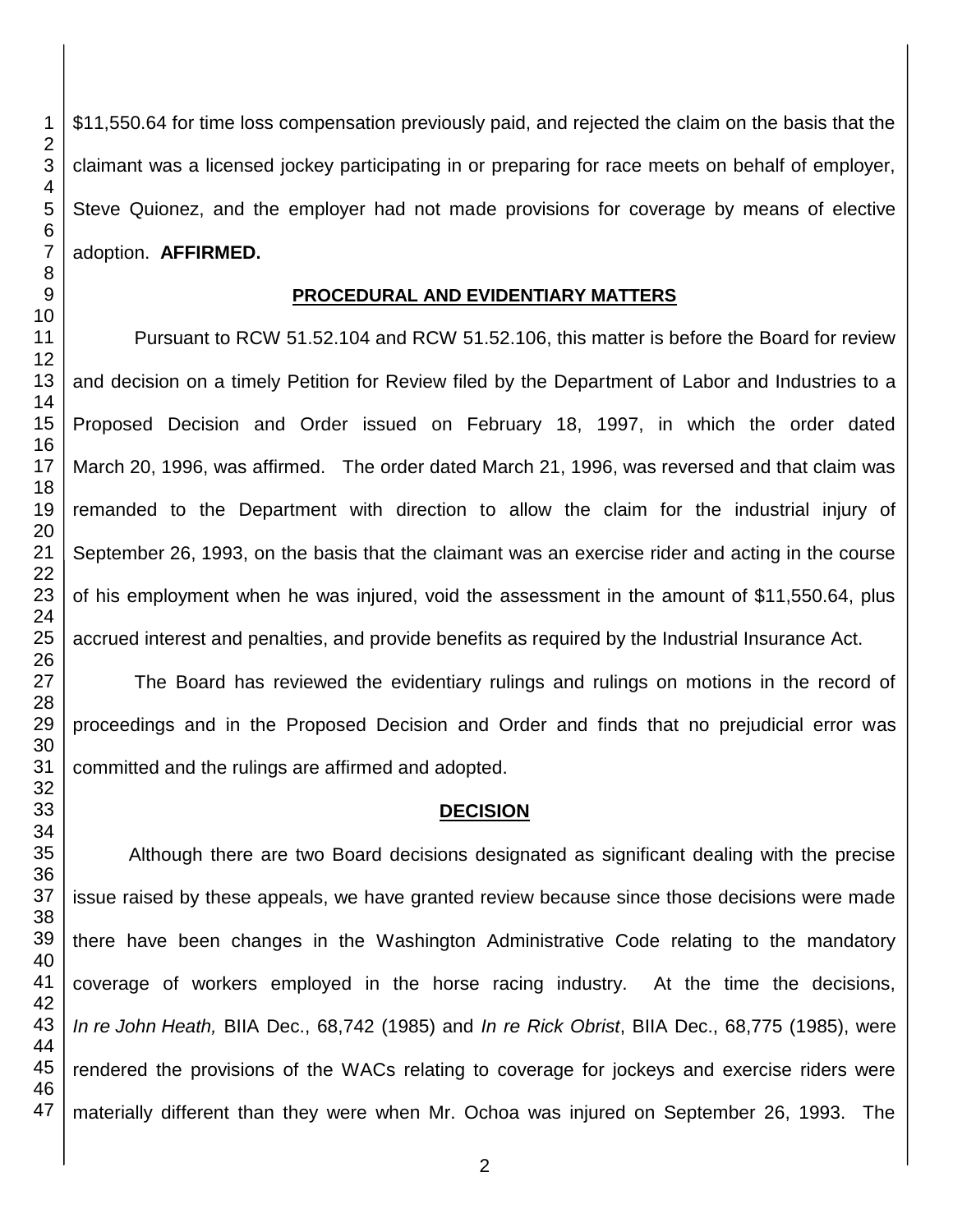change in the regulations relating to coverage for jockeys and exercise riders constitutes an administrative clarification or definition of the exclusion of jockeys from mandatory coverage by RCW 51.12.020(7). The changes in WAC 296-17-739 and the adoption of WAC 296-17-45001 and WAC 296-17-73105 convince us that when he was injured Mr. Ochoa was employed as a jockey "preparing horses for race meets licensed by the Washington horse racing commission pursuant to chapter 67.16 RCW." Accordingly he is excluded from mandatory coverage by the provisions of RCW 51.12.020(7).

Review of the record and the jurisdictional facts establishes that the Department's order dated March 20, 1996, is correct in determining that the Department order dated July 7, 1994, was "not final and binding as to the parties." By reason of timely protests and requests for reconsideration filed by Playfair Race Course and Steve Quionez, the purported employers of Mr. Ochoa, the Department of Labor and Industries had jurisdiction to issue the order dated March 21, 1996, rejecting the claim.

The facts surrounding Mr. Ochoa's injury are straight forward and almost identical to the facts in *Heath* and *Obrist*. Mr. Ochoa was employed by a "trainer and/or owner," during a "race meet," while licensed as a jockey, to exercise a horse on a day when the horse was not scheduled to race. On September 26, 1993, Mr. Ochoa was practicing starts on a horse trained by Steve Quionez. He was injured when his right leg was pinned against the starting gate. The injury occurred when Mr. Ochoa was performing duties that were of a type performed by both exercise riders and jockeys, but Mr. Ochoa was being paid by Mr. Quionez as an exercise rider. The injury occurred "during the dates of a scheduled race meet" at Playfair Race Course. WAC 296-17-73105, provides that, "A meet, as used in this section, shall be for the duration of the racing season as set for each track by the Washington state horse racing commission."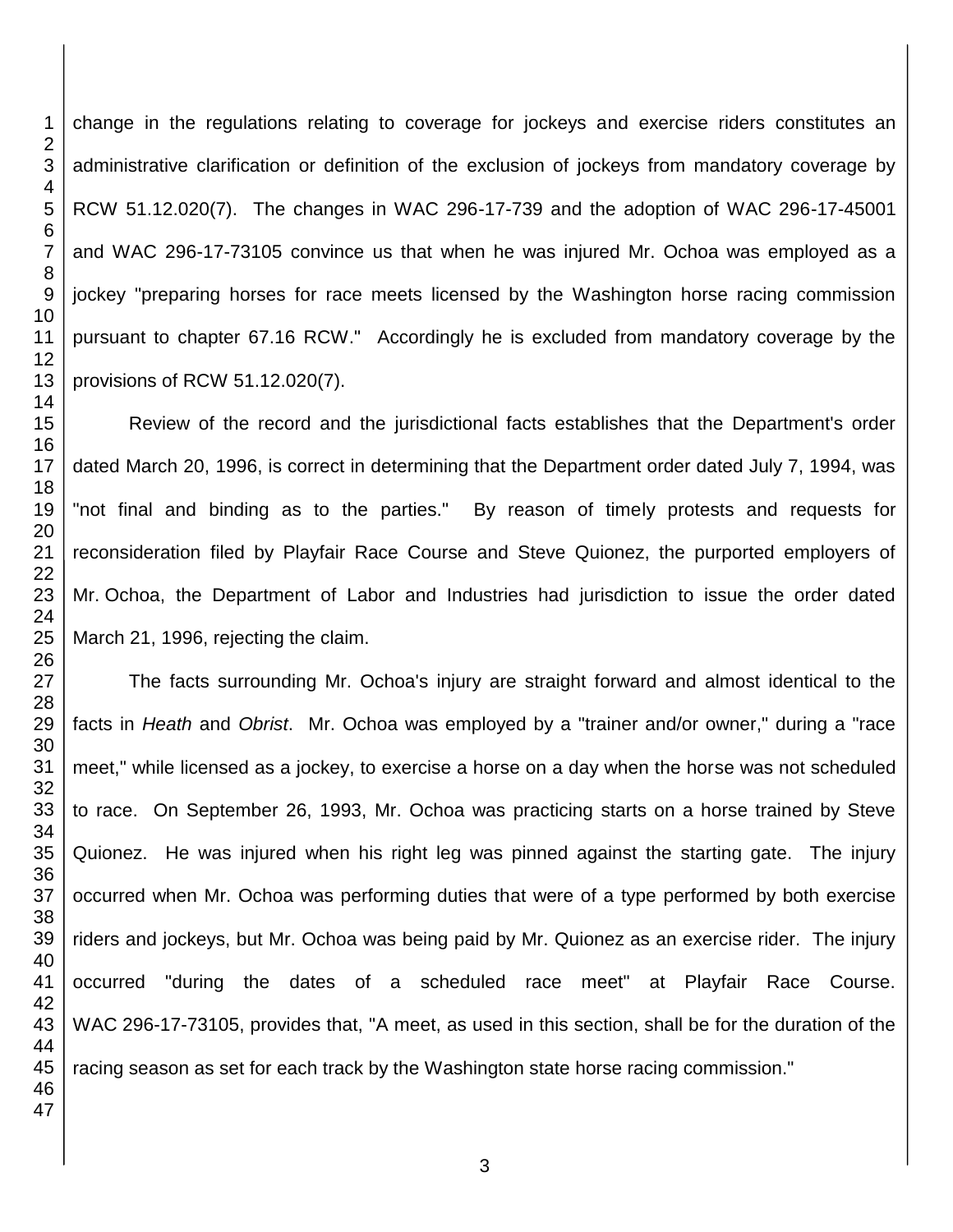At the time *Heath* and *Obrist* were decided, "[j]ockeys while participating in or preparing horses for race meets licensed by the Washington horse racing commission pursuant to chapter 67.16 RCW" were excluded from mandatory coverage by RCW 51.12.020(7). Although RCW 51.12.020 has been amended subsequently, the section denying mandatory coverage to jockeys remains the same. Effective January 1, 1982, mandatory coverage for other workers employed in horse racing related activities was provided under Classification 66-9, WAC 296-17-731. This WAC provided a classification for: Stables, stablemen and exercise boys. Riding academies or clubs **Jockeys**, horseshoeing and horse training, **N.O.C.**  (Emphasis added). Subsequently WAC 296-17-731 was amended twice. Effective January 1, 1986, the classification number was changed to 6609. A further amendment was filed on May 31, 1988, that struck the previous provisions and provided: Parimutuel horse race tracks with an average daily attendance of three thousand or less. This classification is limited in scope to employees of trainers who come under the jurisdiction of the Washington horse racing commission and who become licensed subject to the Washington horse racing commission's rules and regulations. This classification covers all on or off track employments of employers subject to this classification including off season or prerace training activities. This classification includes such employments as assistant trainers, grooms, stable hands, and exercise riders. For purposes of this rule, **jockeys will be considered exercise riders when employed by a trainer outside of scheduled race meets**. A meet, as used in this section, shall be for the duration of the racing season as set for each track by the Washington state horse racing commission. WAC 296-17-73102, Classification 6611. (Emphasis added.) After August 20, 1989, and prior to Mr. Ochoa's injury, WAC 296-17-731 was repealed and the Classification changed to 6614, WAC 296-17-73105. This WAC provides: Parimutuel horse racing: All other employees, N.O.C. - Major tracks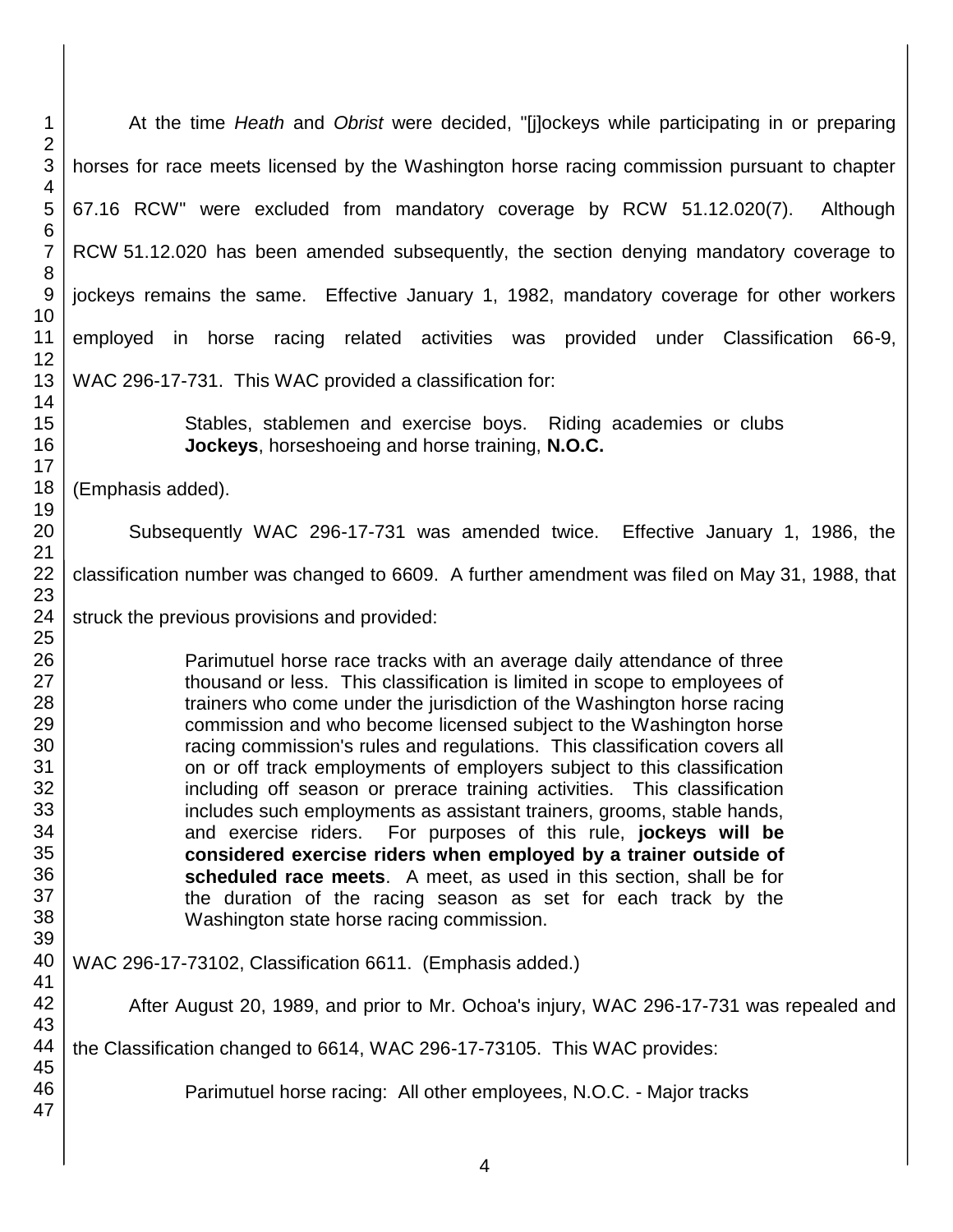This classification is limited in scope to employees of trainers and/or owners who come under the jurisdiction of the Washington horse racing commission, and who become licensed subject to the Washington horse racing commission's rules or regulations. This classification covers all on or off track employments of employers subject to this classification, such as: Assistant trainers, pony riders, and exercise riders; but excludes grooms which are to be reported separately in classification 6615. **For purposes of this rule, jockeys will be considered exercise riders when employed by a trainer and/or owner at a time other than during the dates of a scheduled race meet**. A meet, as used in this section, shall be for the duration of the racing season as set for each track by the Washington state horse racing commission.

(Emphasis added.)

The amended WAC no longer specifically includes jockeys within this classification, the only mention of jockeys describes when they will be considered exercise riders so that they can be considered to be subject to mandatory coverage within this classification. Because the WAC describes when jockeys can be considered exercise riders, it also determines when they are **not** exercise riders. Given the wording of WAC 296-17-73105, licensed jockeys would not be "considered exercise riders when employed by a trainer and/or owner at a time . . . during the dates of a scheduled race meet." The language added to the WAC gives a specific definition to the terms in RCW 51.12.020(7), and constitutes an administrative determination by the Department of Labor and Industries of when a jockey is "preparing horses for race meets licensed by the Washington horse racing commission pursuant to chapter 67.16 RCW." At the time Mr. Ochoa was injured he was licensed as a jockey by the Washington horse racing commission and he was injured while employed by a trainer and/or owner during a licensed race meet. In light of the controlling portion of WAC 296-17-73105 that excludes a jockey's activities as an exercise rider during a race meet, Mr. Ochoa would only be covered if he had elected coverage under Classification 6708, WAC 296-17-739.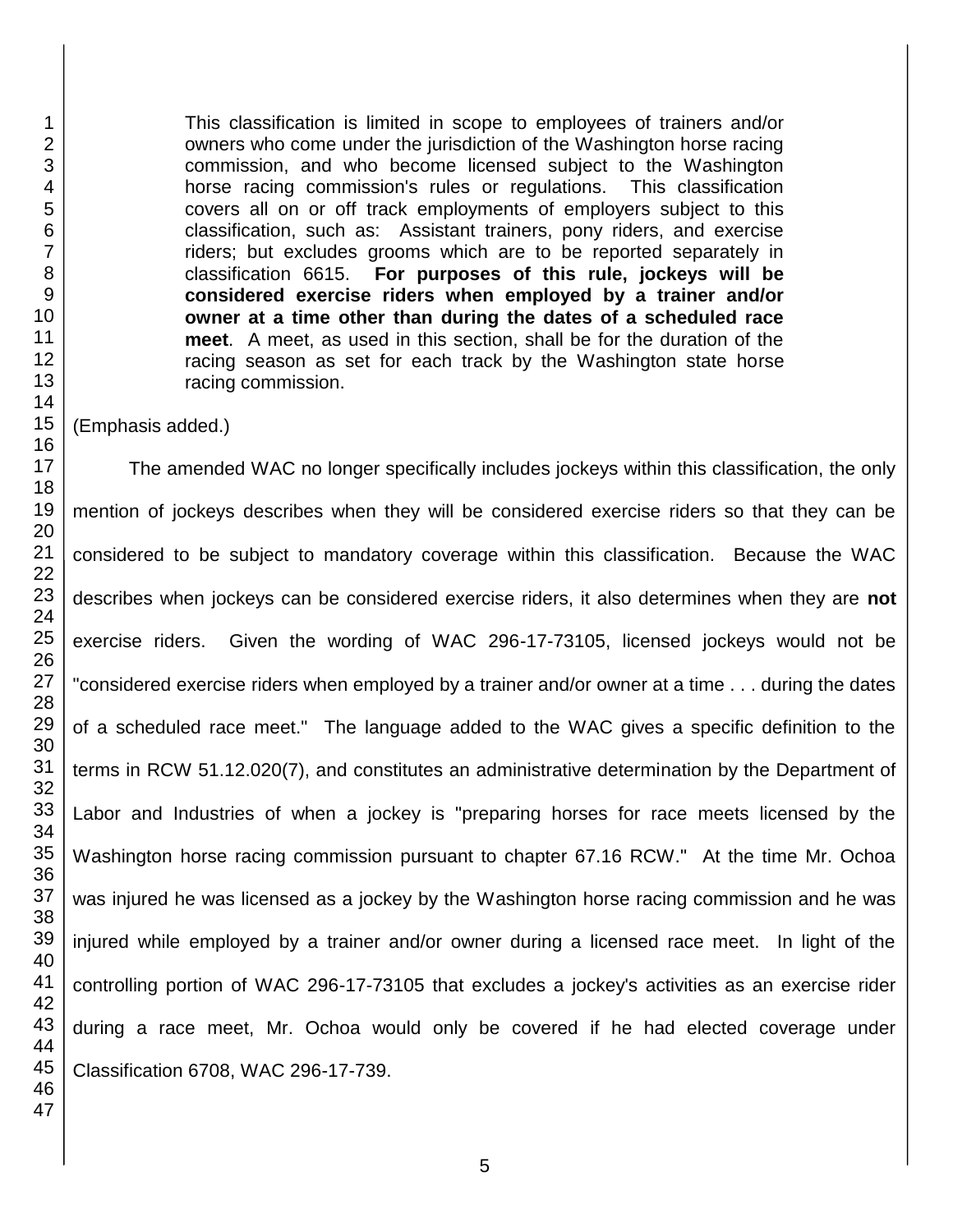Prior to 1988, under WAC 296-17-739, coverage in Classification 6708 was provided for: "Jockeys, **racing.**" (Emphasis added.) In an amendment to WAC 296-17-739, effective January 1, 1988, the reference to "racing" was removed. This change was coupled with the elimination of any reference to jockeys and N.O.C. from WAC 296-17-731 and WAC 296-17-73105. During 1988, WAC 296-17-731 was amended to eliminate any reference to jockeys other than in an exclusionary sense by providing specifically that: "For purposes of this rule, **jockeys will be considered exercise riders when employed by a trainer outside of scheduled race meets**." (Emphasis added.) It is undisputed that Mr. Ochoa was injured while exercising a horse while he was employed by an owner/trainer during a scheduled race meet and while he was licensed as a jockey at that race meet.

The Department of Labor and Industries has also adopted WAC 296-17-45001, "**Special horse racing classification interpretation.**" This WAC provides that, "For the purposes of administering the parimutuel horse racing classifications 6614 through 6617 the terms used . . . shall be given the same meanings as those contained in chapter 67.16 RCW 'Horse Racing' or Title 260 WAC 'Horse Racing Commission.'"

Michael McLaughlin, a licensing field auditor for the Horse Racing Commission, testified that the Commission rules forbids dual licensing of exercise riders and jockeys. 9/24/96 Tr. at 32. A jockey can only be classified as an exercise rider under the Horse Racing Commission rules if they obtain an exercise license and surrender their jockey license. 9/24/96 Tr. at 43. Although the duties performed by jockeys and exercise riders differ, Mr. McLaughlin testified that, under the Horse Racing Commission rules, Mr. Ochoa's licensing status determined his work status, regardless of the activities he was engaged in at the time of injury. 9/24/96 Tr. at 44-46. Under the rules of the Horse Racing Commission Mr. Ochoa was not engaged in employment covered under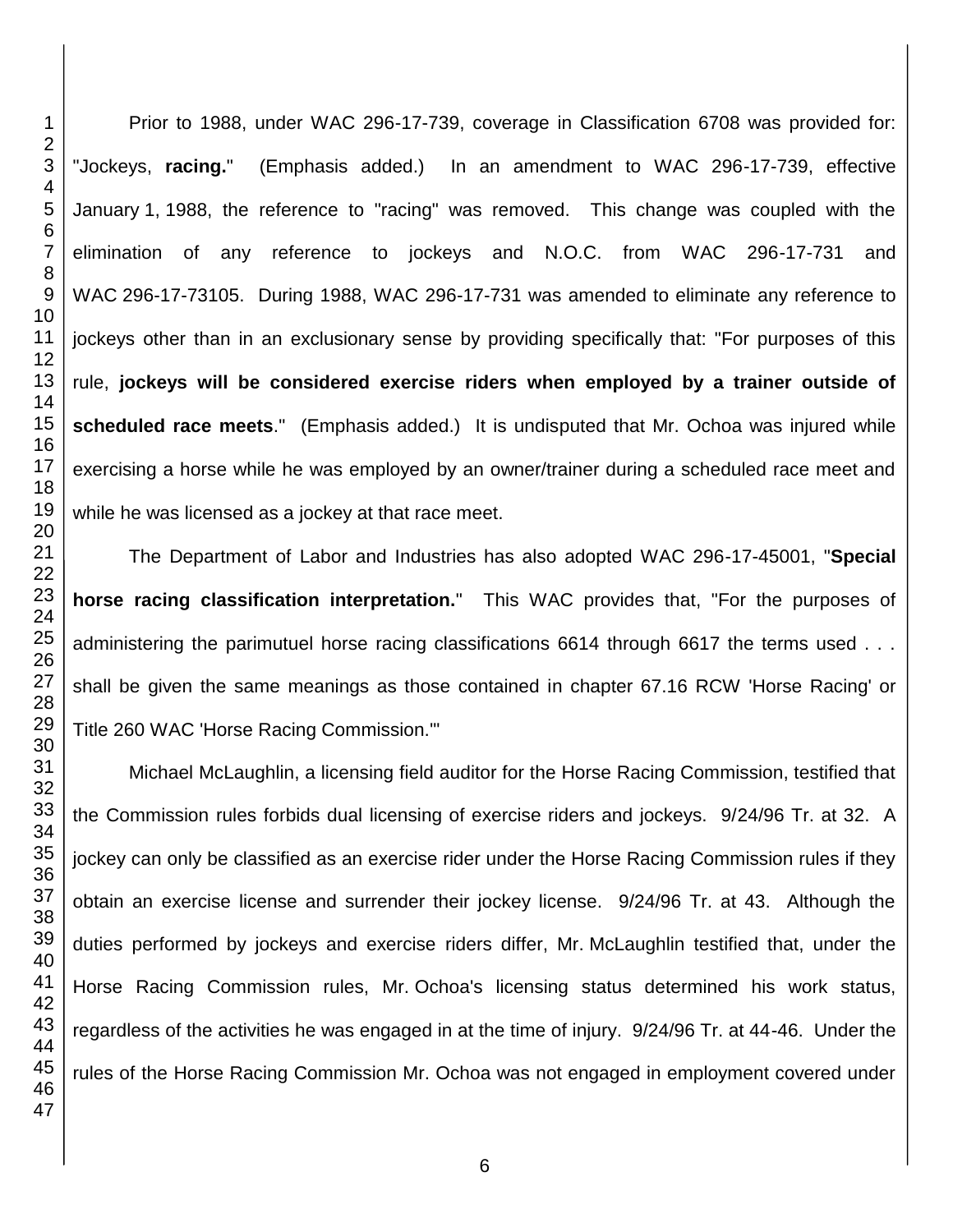the classification for parimutuel horse racing that provided mandatory coverage, Classification 6614.

The changes in the WAC relating to mandatory coverage of employees of owners and/or trainers engaged in parimutuel horse racing constitutes a change or refinement in the definition of when a jockey is engaged in preparing a horse for a race meet. The Board is bound by this definition in light of the adoption of WAC 296-17-73105. We agree with the Department of Labor and Industries that Mr. Ochoa was a jockey at the time he was injured and was **not covered** under the mandatory provisions of the act. Because of the changes in the Washington Administrative Code prior to Mr. Ochoa's injury he cannot be considered an exercise rider for the purpose of providing mandatory coverage. The analysis used in *Heath* and *Obrist* no longer controls his classification as a worker.

Consideration of the Proposed Decision and Order, the Petition for Review filed thereto on behalf of the Department of Labor and Industries, and a careful review of the entire record before us, leads us to the conclusion that the Department of Labor and Industries orders dated March 20, 1996 and March 21, 1996, are correct and must be affirmed. This claim was appropriately rejected as Mr. Ochoa was a jockey when he was injured and not subject to mandatory coverage.

# **FINDINGS OF FACT**

1. On February 7, 1994, the claimant, Richard Ochoa, filed application for benefits alleging an industrial injury occurring on September 26, 1993, during the course of his employment with the Horse Racing Industry of Washington/Steven Quionez. On February 25, 1994, the Department issued an order rejecting the claim because the claimant was a jockey participating in or preparing for race meets licensed by the Washington State Horse Racing Commission, and the employer had not made provision for coverage by means of elective adoption.

On April 26, 1994, the claimant filed a protest and request for reconsideration of the Department order dated February 25, 1994. On July 22, 1994, the Department issued an order determining the injured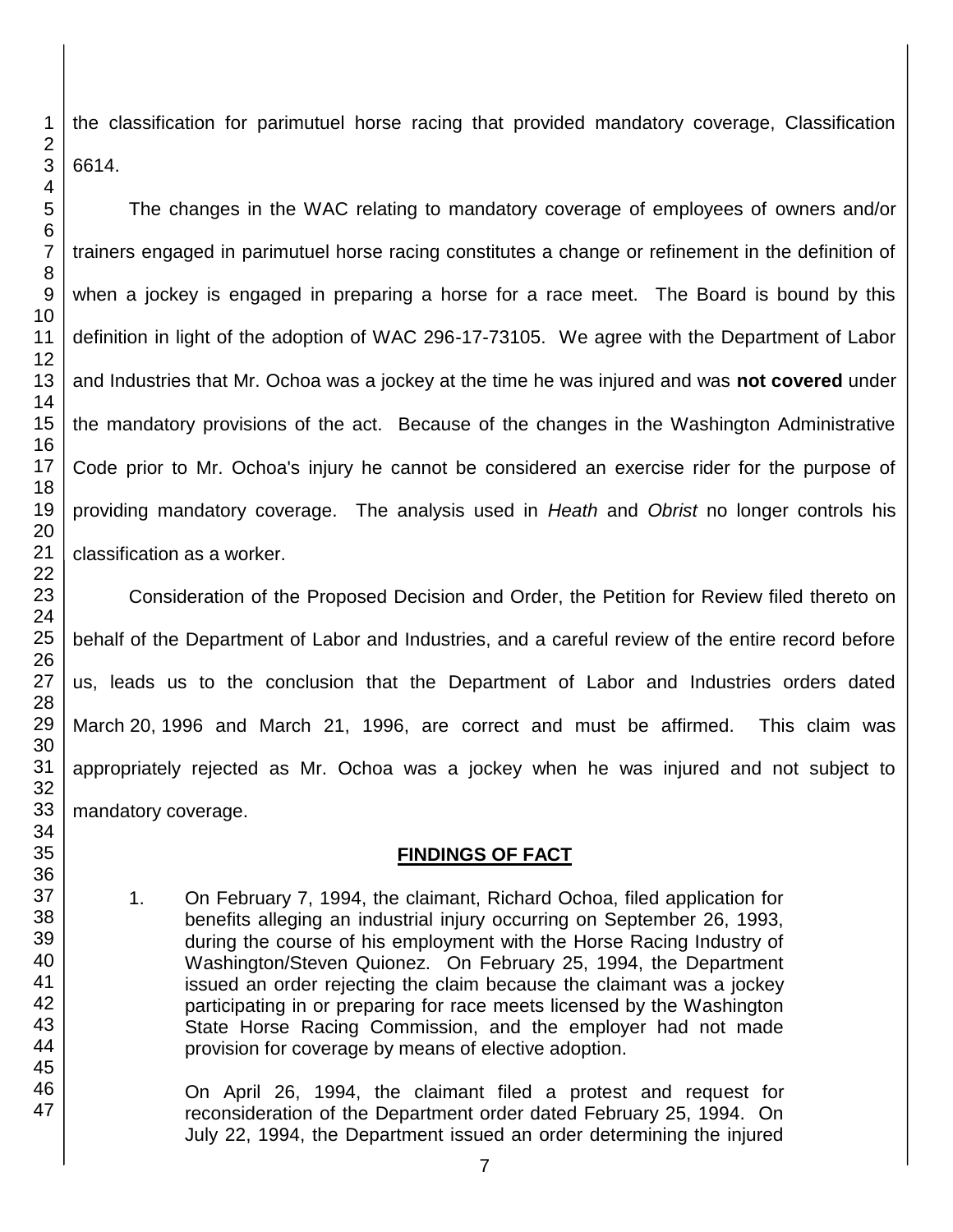worker was employed in a job covered by industrial insurance and set aside the Department order dated February 25, 1994. On August 15, 1994, the employer filed a protest and request for reconsideration of the Department order dated July 22, 1994.

On February 2, 1995, the Department issued an order allowing the claim and paying benefits. On February 9, 1995, the employer filed a protest and request for reconsideration of the Department order dated February 2, 1995. On February 13, 1995, the Department issued an order holding the Department order dated February 2, 1995 in abeyance. On February 17, 1995, the Department issued an order assessing on overpayment in the amount of \$11,550.64 for time loss compensation previously paid and rejected the claim. On March 6, 1995, the claimant filed a protest and request for reconsideration of the Department order dated February 17, 1995. On March 22, 1995, the Department issued an order determining the claimant was a jockey at the time of injury and rejected the claim. On March 29, 1995, the Department issued an order affirming the provisions of the Department order dated February 17, 1995.

On April 13, 1995, the claimant filed a Notice of Appeal with the Board of Industrial Insurance Appeals from the Department order dated March 29, 1995. On October 16, 1995, the Board issued an Order on Agreement of Parties.

On November 14, 1995, the Department issued a ministerial order reversing the Department order dated March 29, 1995, and placing the overpayment order of February 17, 1995, in abeyance.

On January 25, 1996, the Department issued an order setting aside the order dated February 17, 1995, and holding the claim open for authorized treatment and action as indicated.

On March 20, 1996, the Department issued an order providing that:

This claim coming on for further consideration pursuant to the Board of Industrial Insurance Appeals order of October 16, 1995;

It is hereby ordered that the Department's order dated 07/22/94, is not final and binding as to the parties, is set aside, and held for naught. The injured worker's employer at the time of the alleged injury was Steve Quionez. The Department order of 07/22/94, was not communicated to Steve Quionez. Playfair Race Course was purported by the order to be the worker's employer at the time of injury. Playfair Race Course timely protested said order and said order was placed in abeyance as a matter of law.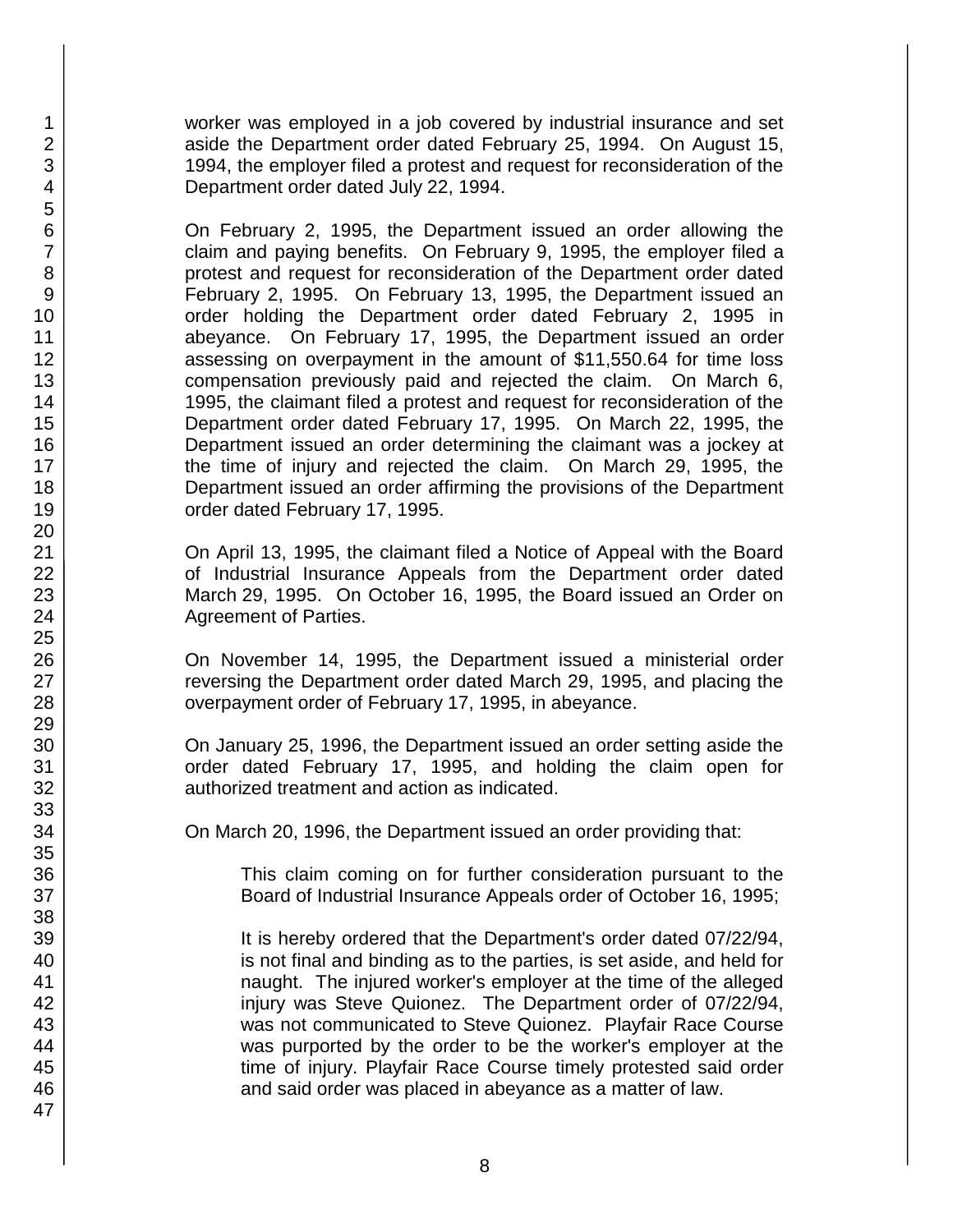The order and notice of 03/22/95 is hereby set aside and held for naught.

On March 21, 1996, the Department issued an order correcting and superseding Department orders dated February 17, 1995, and January 25, 1996, assessed an overpayment of \$11,550.64 for time loss compensation previously paid, and rejected the claim on the basis that the claimant was a licensed jockey participating in or preparing for race meets on behalf of employer, Steve Quionez, and the employer had not made provisions for coverage by means of elective adoption.

On May 1, 1996, the claimant filed Notices of Appeal with the Board of Industrial Insurance Appeals from the Department orders dated March 20, 1996 and March 21, 1996. On May 28, 1996, the Board issued orders granting the appeals. The Board designated the appeal from the March 20, 1996 order as Docket No. 96 2423, and designated the appeal from the March 21, 1996 order as Docket No. 96 2424.

- 2. On September 26, 1993, the claimant, Richard Ochoa, while in the course of his employment with Steve Quionez, sustained an injury when a horse fell in a starting gate at Playfair Race Course and crushed his right leg.
- 3. On September 26, 1993, at the time of his injury claimant was employed by owner/ trainer Steven Quionez to exercise a horse, during a scheduled race meet set by the Washington Horse Racing Commission, and was a jockey licensed by the Washington Horse Racing Commission.
- 4. On September 26, 1993, when injured, the claimant, as a jockey, was preparing a horse for a race meet licensed by the Washington Horse Racing Commission pursuant to chapter 67.16 RCW.
- 5. As a result of the injury of September 26, 1993, the claimant required medical treatment.
- 6. The licensing framework enacted by chapter 67.16 RCW "Horse Racing" and by Title 260 WAC " Horse Racing Commission", licenses 69 different occupations in the horse racing industry. The license of a jockey is exclusive and a jockey may not be licensed as an exercise rider.
- 7. On September 26, 1993, the horse Mr. Ochoa was riding was not scheduled to race that day or evening, but did race subsequently during the race meet.

## **CONCLUSIONS OF LAW**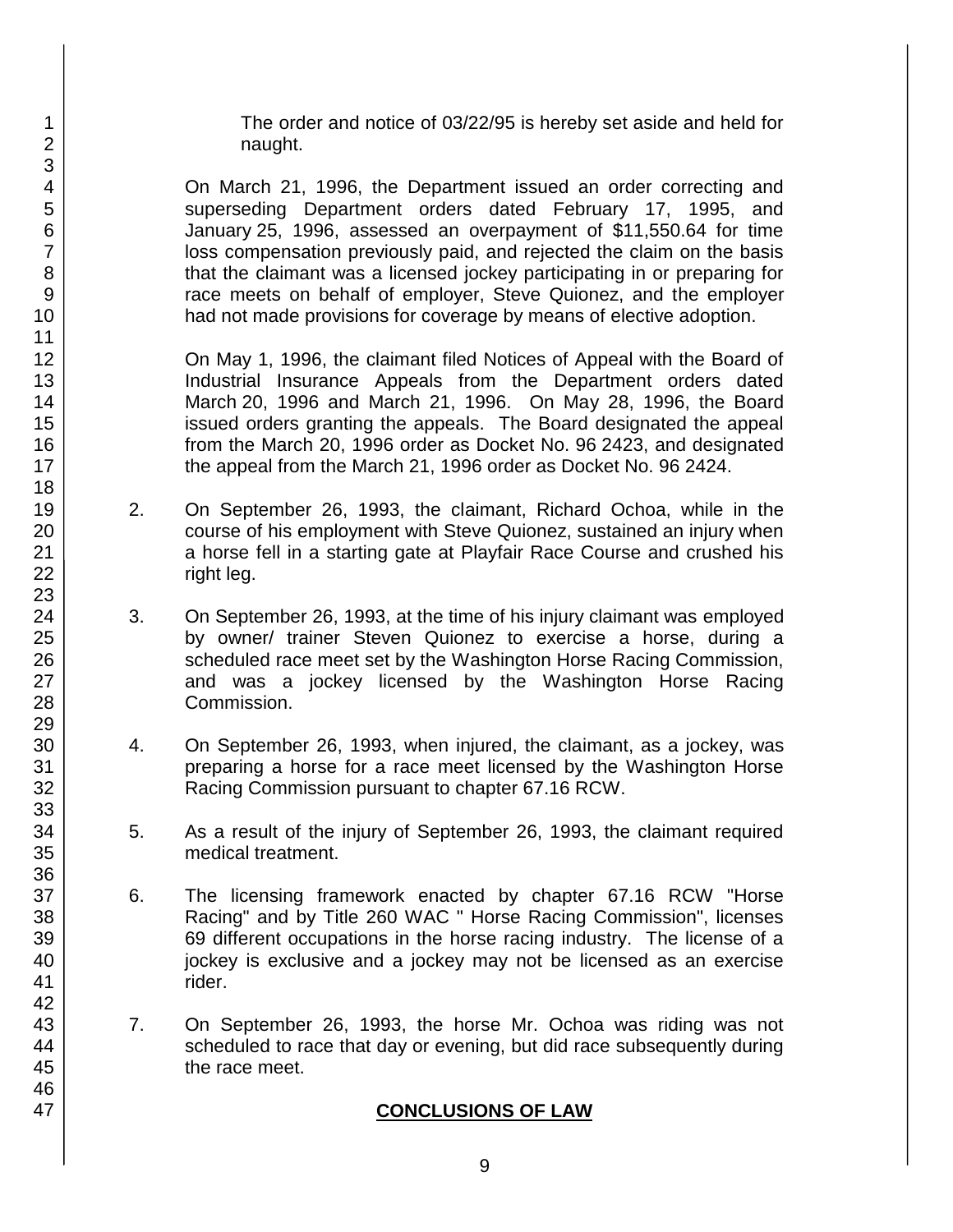- 1. The Board of Industrial Insurance Appeals has jurisdiction over the parties and subject matter of these appeals.
- 2. On September 26, 1993, Mr. Ochoa suffered an injury while in the course of employment with Mr. Steven Quionez, an owner/trainer, while employed as a jockey.
- 3. On September 26, 1993, Mr. Ochoa was preparing a horse for a race meet licensed by the Washington Horse Racing Commission and was involved in a "race meet" as defined by RCW 67.16.010 and by WAC 296-17-73105.
- 4. Mr. Ochoa, a licensed jockey, sustained an injury on September 26, 1993, while employed by an owner/trainer to prepare a horse for a race meet licensed by the Washington horse racing commission and is excluded from mandatory workers' compensation coverage under the provisions of RCW 51.12.020(7).
- 5. In the matter assigned Docket No. 96 2323, the Department order dated May 20, 1996, provided that:

This claim coming on for further consideration pursuant to the Board of Industrial Insurance Appeals order of October 16, 1995;

It is hereby ordered that the Department's order dated 07/22/94, is not final and binding as to the parties, is set aside, and held for naught. The injured worker's employer at the time of the alleged injury was Steve Quionez. The Department order of 07/22/94, was not communicated to Steve Quionez. Playfair Race Course was purported by the order to be the worker's employer at the time of injury. Playfair Race Course timely protested said order and said order was placed in abeyance as a matter of law.

The order and notice of 03/22/95 is hereby set aside and held for naught.

This order is correct and is affirmed.

6. In the matter assigned Docket No. 96 2424, the Department order dated March 21, 1996, that corrected and superseded Department orders dated February 17, 1995 and January 25, 1996, assessed an overpayment of \$11,550.64 for time loss compensation previously paid, and rejected the claim on the basis that the claimant was a licensed jockey participating in or preparing for race meets on behalf of employer, Steve Quionez, and the employer had not made provisions for coverage by means of elective adoption, is correct and is affirmed.

### It is so **ORDERED.**

1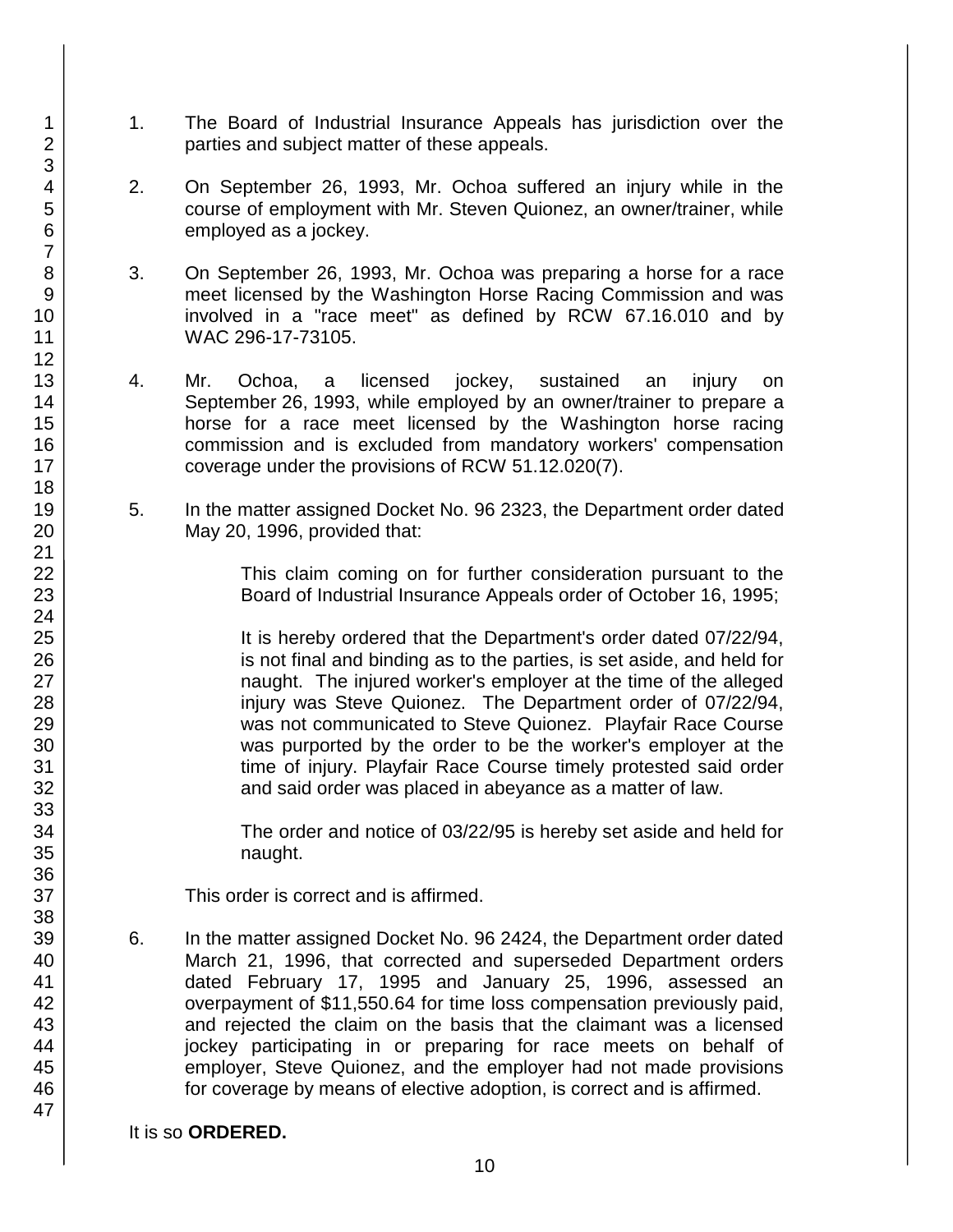Dated this 21st day of August, 1997.

#### BOARD OF INDUSTRIAL INSURANCE APPEALS

/s/\_\_\_\_\_\_\_\_\_\_\_\_\_\_\_\_\_\_\_\_\_\_\_\_\_\_\_\_\_\_\_\_\_\_\_\_\_\_\_\_ S. FREDERICK FELLER Chairperson

/s/\_\_\_\_\_\_\_\_\_\_\_\_\_\_\_\_\_\_\_\_\_\_\_\_\_\_\_\_\_\_\_\_\_\_\_\_\_\_\_\_ JUDITH E. SCHURKE Member

### **DISSENT**

I must dissent from the Board's determination that we should abandon our **significant decisions**, *In re John Heath,* BIIA Dec., 68,742 (1985) and *In re Rick Obrist*, BIIA Dec., 68,775 (1985). Although the Legislature has amended RCW 51.12.020 on a number of occasions since we rendered our decisions in *Heath* and *Obrist*, no changes have been made to section 7, the section of the statute that excludes jockeys from mandatory coverage. While the changes made in the Washington Administrative Code effect the classification of jockeys they **do not change** the statute excluding jockeys from coverage. When Mr. Ochoa was injured he was employed as an "exercise rider" as were Mr. Heath and Mr. Obrist. While all were licensed jockeys riding at meets that were held pursuant to the authority of the Washington Horse Racing Commission, at the time they were injured they were employed as "exercise riders." Careful consideration of the Proposed Decision and Order, the Petition for Review and the record convinces me that our industrial appeals judge correctly determined that Mr. Ochoa was an "exercise rider" when he was injured, that he was not excluded from mandatory coverage by the provisions of RCW 51.12.020(7), and that he is entitled to benefits as an injured worker.